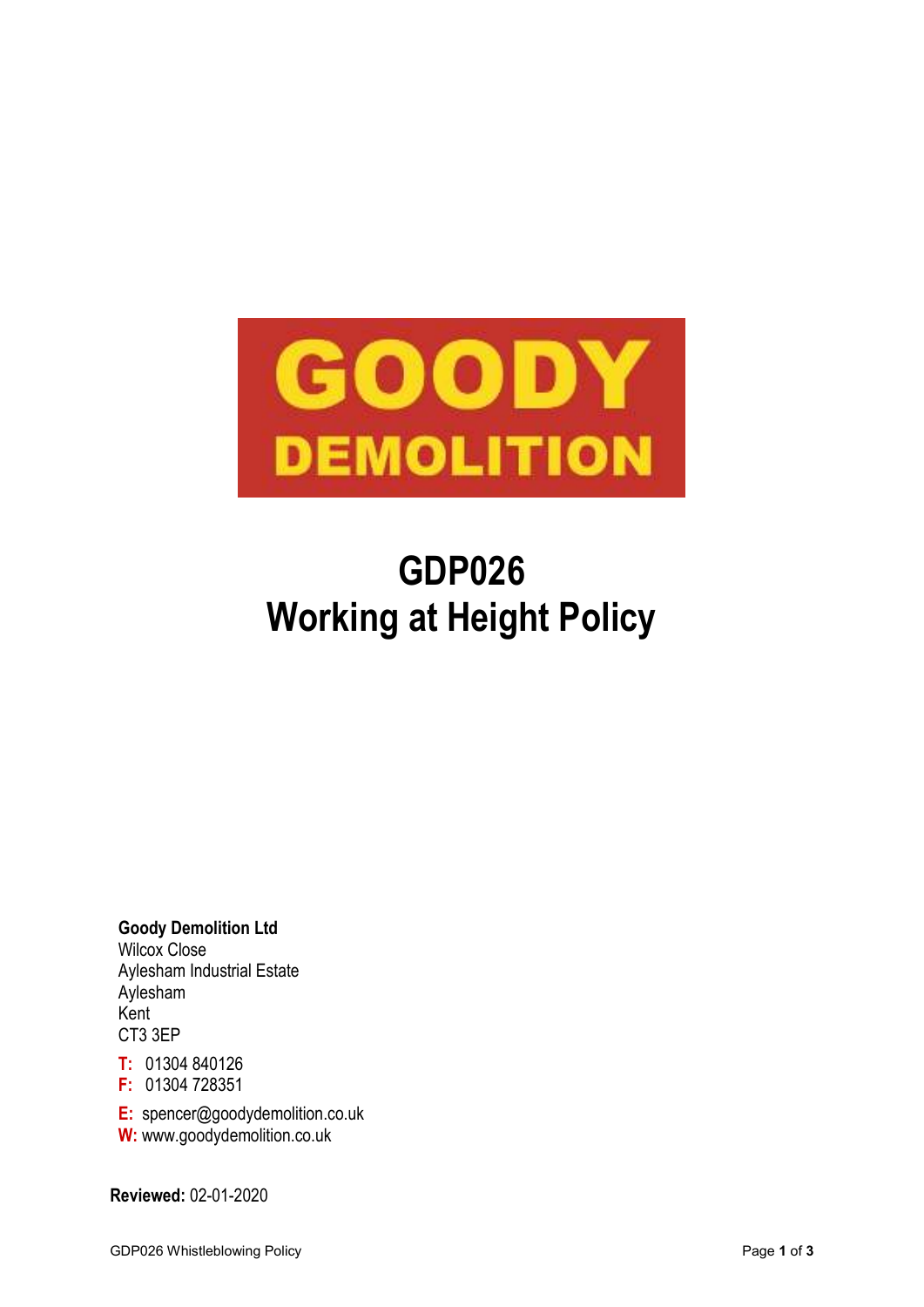## **Date of next review:** 05-01-2021

**Version:** 1

| <b>Issue Number:</b> | Date:      | <b>Comments:</b> |
|----------------------|------------|------------------|
| 00 <sup>.</sup>      | 02/01/2020 | First Issue      |
|                      |            |                  |
|                      |            |                  |

# **Security Vetting Policy**

## **DISCLOSURE AND BARRING CERTIFICATE(S)**

**Your initial employment is conditional upon the provision of a satisfactory Disclosure and Barring Certificate of a level appropriate to your post. You will be required to consent to subsequent criminal record checks from time to time during your employment as deemed appropriate by the company In the event that such certificate(s) are not supplied your employment with us will be terminated.**

- 1. Certain disclosures are prescribed by law as "qualifying disclosures". A "qualifying disclosure" means a disclosure of information that the employee genuinely and reasonably believes is in the public interest and shows that the company has committed a "relevant failure" by:
	- a) committing a criminal offence
	- b) failing to comply with a legal obligation;
	- c) a miscarriage of justice;
	- d) endangering the health and safety of an individual;
	- e) environmental damage; or
	- f) Concealing any information relating to the above.
- 2. These acts can be in the past, present or future, so that, for example, a disclosure qualifies if iterates to environmental damage that has happened, is happening, or is likely to happen. The company will take any concerns that you may raise relating to the above matters very seriously.
- 3. The Employment Rights Act 1996 provides protection for workers who 'blow the whistle' where they reasonably believe that some form of illegality, injustice or breach of health and safety has occurred or is likely to occur. The disclosure has to be "in the public interest". We encourage you to use the procedure to raise any such concerns.